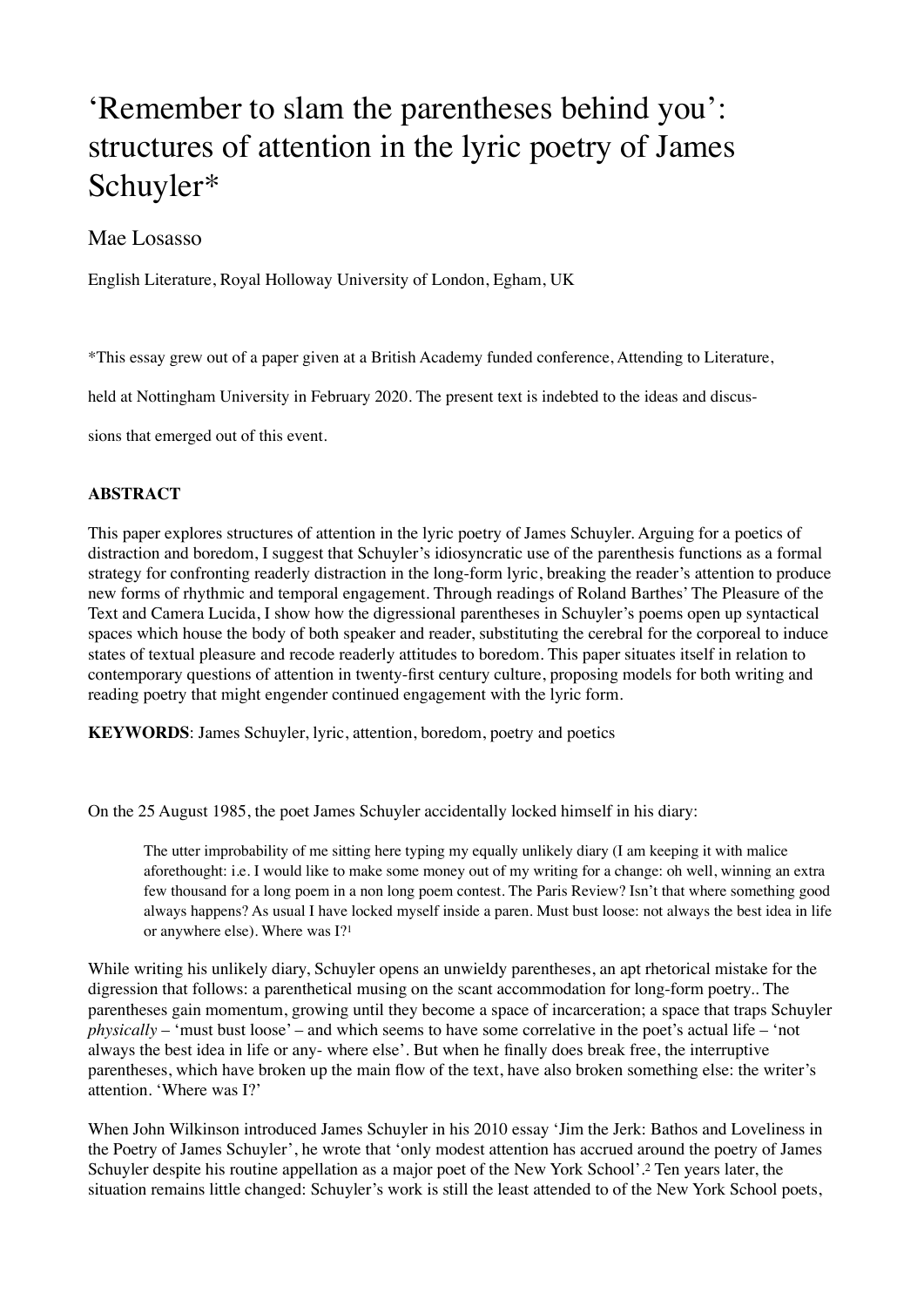and most critical attention tends to appear as something of a footnote to the more prolific work of Frank O'Hara and John Ashbery. If critical attention to Schuyler has been modest, perhaps this has to do with what I want to call a commitment to *modest forms of attention*. As Wilkinson continues, 'part of the reason [for this critical oversight] may be that his poetry is low-key, and its successes so subtle that its differences from the routine or the failed take effort to discern or specify'.[3](#page-12-2)

<span id="page-1-3"></span><span id="page-1-2"></span><span id="page-1-1"></span><span id="page-1-0"></span>In this respect, Schuyler's poetry is not only 'the least Romantic of the New York School', but, as Wilkinson explains, is part of 'an important anti-transcendent strain in twentieth-century American poetry'[.](#page-12-3)<sup>[4](#page-12-3)</sup> His work fits i[n](#page-12-4)to an Epicurean<sup>[5](#page-12-4)</sup> literary tradition, which found its expression in 'English diarists from Gilbert White to Virginia Woolf', and in his love of 'the pastoral mode and gardening'.<sup>[6](#page-12-5)</sup> Little wonder, then, that his poetry is driven by routine – by the cycles of a daily routine, by the humdrum passages of days, weeks, and seasons – and that his interests are low key or modest: as Schuyler writes, 'The said to be boring things / dreams, weather, a bus trip / are so fascinating'[.7](#page-12-6)

<span id="page-1-4"></span>Not only was Schuyler inspired by diarists, he also kept his own, and much of the material from them made its way into the poems; indeed, many of his published compositions read like diary entries titled with a date and written in an unfolding present tense. In these verses, Schuyler transforms the poem into a space for tracking, seemingly in realtime, an attention to the world outside his window, registering those 'said to be boring things', like 'a chimney, breathing a little smoke (CP4)', or 'a mesh hangar on a roof (CP85)'. This trope of attention – by which I mean a finely tuned attention to the banal, the quotidian, the everyday – will be recognisable to any reader familiar with the New York School. In Schuyler's work, it is so pervasive as to amount to a kind of poetic ethos: as Douglas Crase has written, 'the working principle seems to have been to register your attention[…]in words, before it could be altered by your expectation of how things should [be]'.<sup>[8](#page-12-7)</sup> Yet critical readers must be alert to the generic distinction: these are not diary entries but poems, and are thus conditioned by the doubling of attention that is unique to the poetic form. As Lucy Alford writes, in a recent book Forms of Poetic Attention (2020), all poems are 'composed by, and compose in turn, acts and events of attention [my emph[.](#page-12-8)]'.<sup>[9](#page-12-8)</sup> Yet, n identifying Schuyler's verses as diaristic, many critics have overlooked the formally inventive forces woven into the poems' compositions; forces that do more than simply represent attention by registering it. As Andrew Epstein has noted, Schuyler's writing is

<span id="page-1-9"></span><span id="page-1-8"></span><span id="page-1-7"></span><span id="page-1-6"></span><span id="page-1-5"></span>not merely the exuberant celebration of the daily and ordinary that it is so often praised as being. It is, rather, an aesthetically and philosophically complex body of work, driven by a need to expose the ambiguity, doubleness, and elusiveness of the everyday[.10](#page-12-9)

In this essay, I focus on Schuyler's idiosyncratic, unwieldyand, at times, formally experimental use of the parenthesis – a rhetorical-grammatical<sup>[11](#page-12-10)</sup> figure that aligns with the Epicurean literary tradition of swerve and digression, and one that has been strangely overlooked in critical conversations on Schuyler's work. Through reading the parentheses, this essay argues that the poetry of James Schuyler reframes *attention* by reclaiming conventional notions of *distraction* and *boredom* in long-form poetry, transforming these readerly 'failures' into generative structures of aesthetic engagement. Through the work of Roland Barthes, I explore the corporeal and blissful possibilities of distraction, induced by the *punctum*<sup>[12](#page-12-11)</sup> of the bracket. But if the bliss of the bracket represents a climax, the return to the poem on the other side, I argue, must engender a state of post-orgasmic boredom. Through the work of psychologist Adam Phillips, I turn from distraction to boredom, concluding with a contemporary framing of forms of attention through Alford's work.

<span id="page-1-10"></span>In attending to the parentheses as a simultaneously formal and thematic trope in Schuyler's work, this paper explores the particularity of poetry's 'doubleness of "attention to the form of attention"'[,](#page-12-12) <sup>[13](#page-12-12)</sup> not only to suggest new approaches to poetic engagement, but to find new modes of attentive living through the continued engagement with poetry. Because, as Alford writes, '[w]hen we practice attending to attention, we practice being in the world'[.14](#page-12-13)

<span id="page-1-13"></span><span id="page-1-12"></span><span id="page-1-11"></span>'Boredom is not far from bliss: it is bliss seen from the shores of pleasure'[.](#page-12-14) In *The Pleasure of the Text*, 15 Barthes develops an erotics of reading, where the text induces a state of bliss – or *jouissance* – through its ability to lose the reader. According to Barthes, the reader 'enjoys the consistency of selfhood (that is his pleasure) and seeks its loss (that is his bliss). He is a subject split twice over, doubly perverse'.<sup>[16](#page-12-15)</sup> The notion of the split subject has a particular bearing on Schuyler, who, from 1951 until his death in 1991, was in and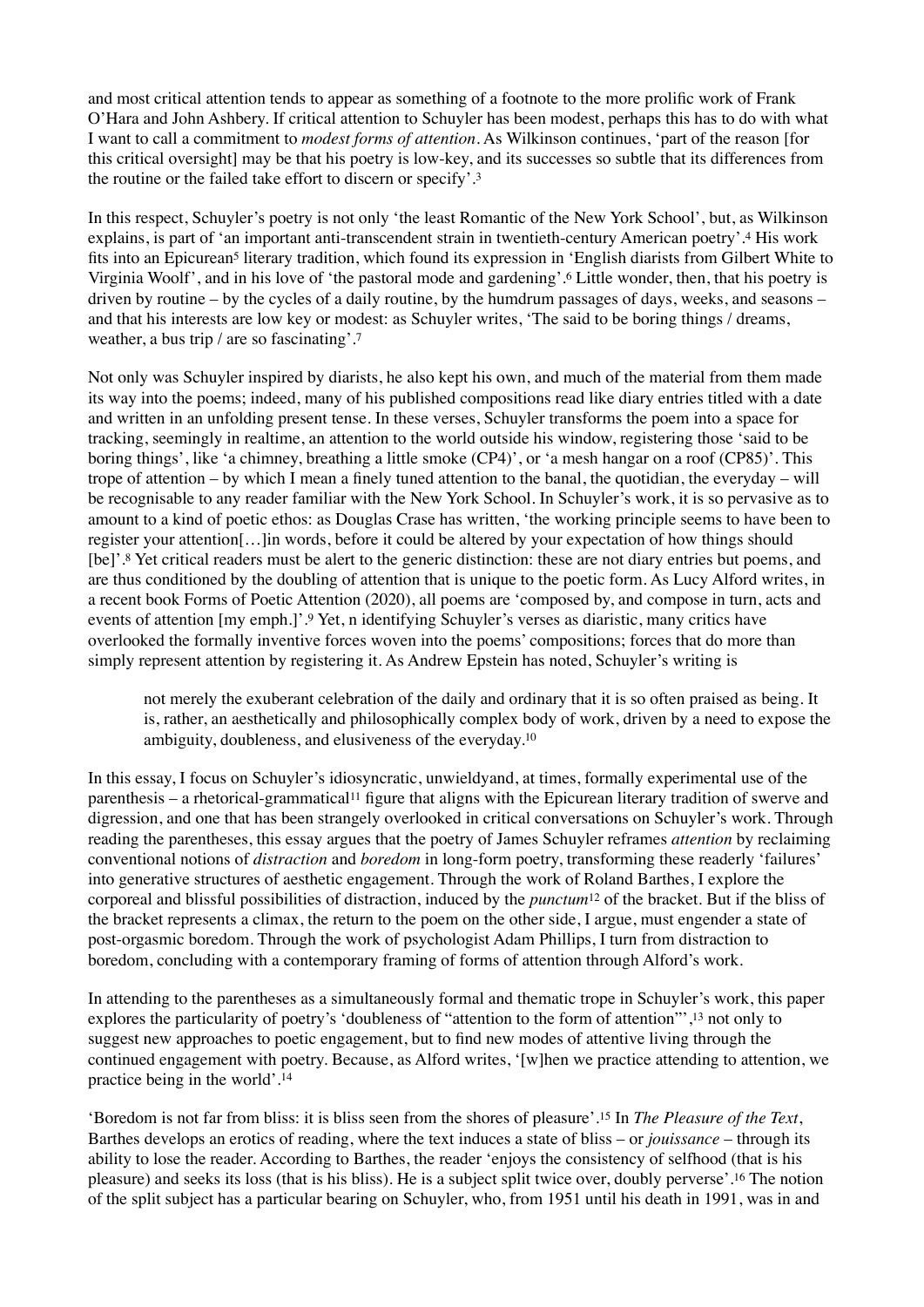out of mental health institutions and at one time diagnosed with schizophrenia[.](#page-12-16)<sup>[17](#page-12-16)</sup> A ribbon of doubling runs through Schuyler's work and is often heard in the multiple, speaking personas, contained within parentheses - sometimes with explicit reference to his diagnosis. As he writes in 'The Morning of the Poem', '"Do you often / Experience déjà vu, Jimmy?"[…]they see this as a symptom of schizophrenia (CP288-9)'.

For Barthes, it is the oscillation between reading and *not reading*, between paying attention and following *distraction*, that engenders a 'subject split twice over' in the drive towards bliss:

<span id="page-2-2"></span><span id="page-2-1"></span><span id="page-2-0"></span>we do not read everything with the same intensity of reading; a rhythm is established, casual, unconcerned with the *integrity* of the text; our very avidity for knowledge impels us to skip certain passages (anticipated as 'boring') in order to get more quickly to the warmer parts of the anecdote[…]we boldly skip (no one is watching) descriptions, explanations, analyses, conversations.<sup>18</sup>

Textually induced distraction places us somewhere between the pleasure of selfhood and the bliss of its subsequent loss. According to Barthes, the source of textual pleasure, or '*tmesis*', inheres exclusively in the reader's patterns and choices: 'it is the very rhythm of what is read and what is not read that creates the pleasure<sup>7</sup>, it is 'the abrasions I impose upon the fine surface; I read on, I skip, I look up, I dip in again'[.](#page-12-18)<sup>[19](#page-12-18)</sup> It follows, then, that 'the author cannot predict tmesis: he cannot choose to write *what will not be read*'. Indeed, no writer could know each of their readers; and even if they could, readerly patterns are not static but alter 'from one reading to next'. Yet there are certain rhetorical forms that a writer can use, which will actively *promote* the skipping or skimming of passages. These are forms that disengage their reader by their very syntactical nature – and the writer who knows the significance of distraction to the attainment of textual bliss might well use these forms with to this effect.

<span id="page-2-3"></span>Looking at definitions of 'parenthesis' in literary style guides across history, Robert Grant Williams notes that: 'the parenthesis signifies dead text, an appendage to the work which is neither vital nor functional, an appendix which instead of contributing to organic unity only stores toxic waste[…]the intrusive adjunct which readers quickly skim over'[.](#page-12-19)<sup>[20](#page-12-19)</sup> We can think about the parenthesis, in line with Schuyler's poetic ethos, as a rhetorical device that demands only *modest attention*: in order to properly perform their rhetorical role, parentheses must be self-negating, must be removable from the primary flow of the text without damaging the integrity of the structure. The graphic mark – the bracket – curves humbly into the line so that the words it contains might quietly exist as a disposable supplement to the main flow. Returning to Barthes, then, if the rhythm of reading is 'unconcerned with the integrity of the text', if it is one in which we find ourselves impelled 'to skip certain passages (anticipated as "boring")', then the parenthesis becomes the rhetorical figure through which the writer *can* 'predict tmesis'; or, at the very least, can attempt to lose their reader, to induce distraction, and to foster the conditions for boredom.

<span id="page-2-4"></span>One obvious question arises: if they are indeed dead, and only there to be skimmed, why are parentheses in the text at all? Why have writers not found more coherent ways of incorporating these disposable snippets? There are many answers to this question, and it would require a book length study to trace the material and cultural history of the rhetorical figure and sufficiently cover them all.<sup>[21](#page-12-20)</sup> This is because any answer must depend on the text in hand. The parenthetical remark serves a number of functions, from elucidation to the creation of persona, and will perform differently in a poem, a play, a novel, an instruction manual, and so on. Yet, there is one trait that remains common to all parentheses: whether incidental or consciously styled, every parenthesis possesses an inherently *digressional* character.

There is something inescapably conversational about digressional language: when we speak, we sometimes lose our train of thought, switch tracks, get carried away on tangents. We do this in writing too but, when committed to the page, the digression ceases to be organically discursive, for now we have the time and space to stop and think – '(no one is watching)', as Barthes says – *before* we digress. We can alter our wording and parse our sentences more succinctly before we enshrine them on paper (or screen). And if, in a stream of consciousness, we do let our pen run on, we still have the capacity to edit *after* the event. In short, the digression in a written text must always know its discursive character; which must mean that, if the writer has chosen to keep it, the parenthetical aside must be understood as a *translation* of the spoken into the written, an attempt to keep alive something of the meandering quality of thinking aloud.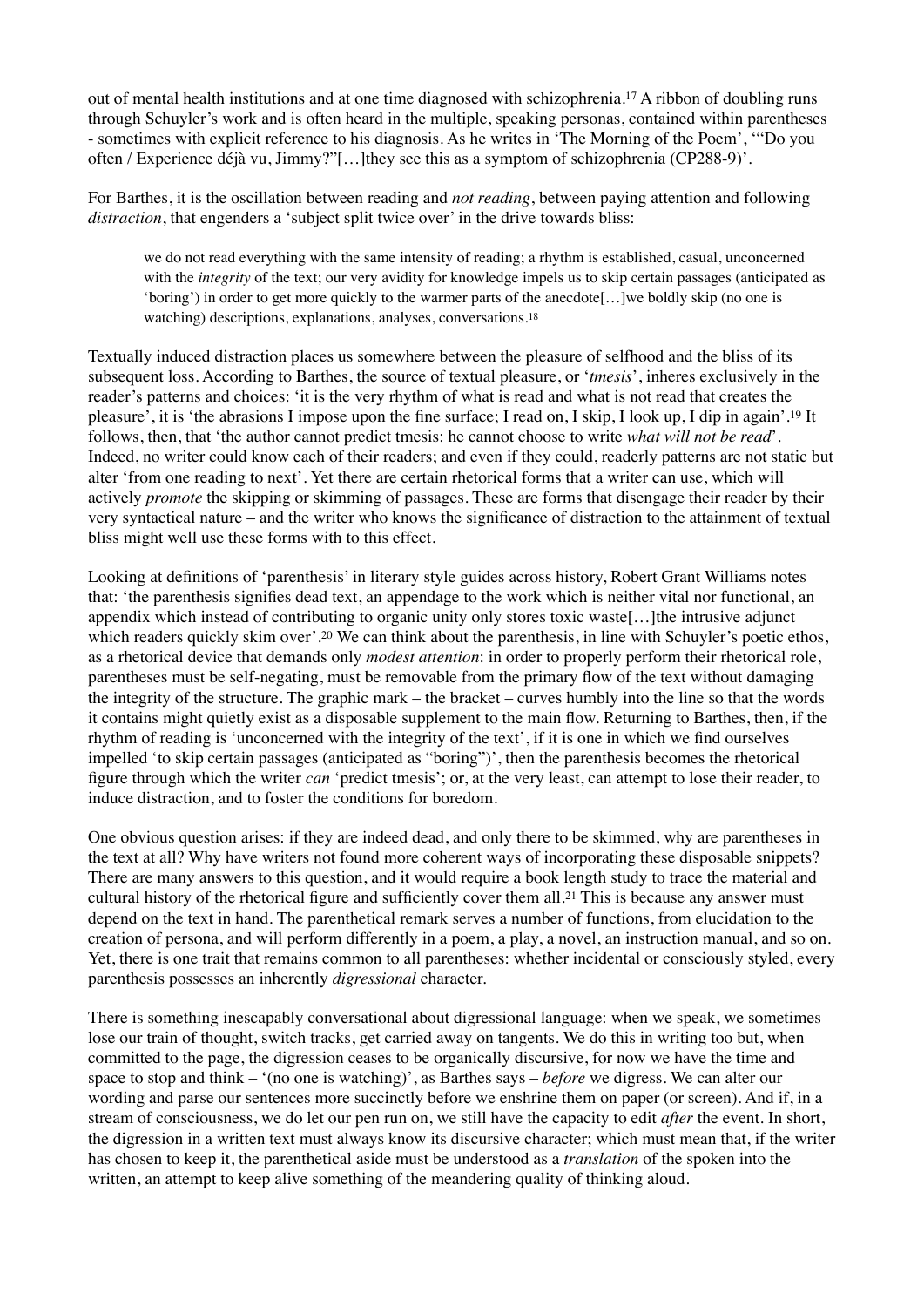If all poetic language is essentially non-functional, if poetry, as Schuyler's one-time employer W. H. Auden wrote[,](#page-12-21) 'makes nothing happen',  $2<sup>2</sup>$  then the superfluous rhetorical trope of the parenthesis steps into the plane of the poem with a unique task: to house the speaking body. Wilkinson recognises this oral quality in Schuyler's 'distracted jotting' which brings his poetry 'as close to immediate speech as you can get in writing'.<sup>23</sup> This is akin to what Barthes calls, '*writing aloud*', a phonetic form whose:

<span id="page-3-2"></span><span id="page-3-1"></span><span id="page-3-0"></span>aim is not the clarity of messages, the theater of emotions; what it searches for (in a perspective of bliss) are the pulsional incidents, the language lined with flesh, a text where we can hear the grain of the throat, the patina of consonants, the voluptuousness of vowels, a whole carnal stereophony: the articulation of the body, of the tongue, not that of meaning, of language.[24](#page-12-23)

Barthes' 'writing aloud' aligns with my explanation for the continued existence of parentheses in print culture: we *could* find seamless ways of integrating parenthetical digressions into the text, but to do so would be at the expense of these fleshy, blissful moments; fissures in which the writer inserts their own voice, their own *corporeality*. In so doing, they invite the reader to distraction from the primary flow, encouraging them to lose their selfhood in the 'physical' encounter with the other.

<span id="page-3-3"></span>Wilkinson's reading of Schuyler's spoken poetic focuses not on parentheses but on another digressive figure; 'epanorthosis', a rhetorical 'trope of self correction' that 'Schuyler uses[…]more frequently than any other poet'[.](#page-12-24)<sup>[25](#page-12-24)</sup> Steering Schuyler away from the sublime and towards the bathetic, Wilkinson turns to epanorthosis to flag the indolent banality of his poetic distraction. Yet, although this trope captures the speaking subject, it overlooks the possibility for corporeal presence, which the syntactic space of the parenthesis makes possible. If, as Maggie Nelson suggests, Schuyler, 'like[s] to play with the gaps that invariably occur when one attempts to get one's body into the body of one's writing', [26](#page-12-25) then the parentheses are these gaps made manifest. Though I read Schuyler as part of an Epicurean (rather than Romantic) tradition, I want to suggest that the sublime is not altogether absent from his work; rather, it is to be found in the blissful inducement to textual distraction, embedded in the spatial, metrical, and corporeal parenthesis that Schuyler also uses 'more frequently than any other poet'.[27](#page-13-0)

In an early composition entitled 'Seeking', Schuyler transforms parentheses into archi-textual doors:

<span id="page-3-5"></span><span id="page-3-4"></span>Remember to slam the parentheses behind you

) bang and) bang and)) double bang

<span id="page-3-6"></span>(to be on the safe side) (CP30)

Uncoupled from grammatical context, Schuyler's focus here is on the materiality of the mark, its sonic as well as visual textures. Written some twenty years after Charles Olson's seminal manifesto, 'Projective Verse['](#page-13-1) – subtitled, '(projective (percussive (prospective'  $28 28 -$  'Seeking' fits into a by-then established tradition that explored the poetic possibilities of liberating graphic marks from their grammatical contexts. Using the typewriter, Olson suggested, poets could transform these marks into musical notations, indicative of breath, speed, pause, and silence:

<span id="page-3-7"></span>It is the advantage of the typewriter that, due to its rigidity and its space precisions, it can, for a poet, indicate exactly the breath, the pauses, the suspensions even of syllables, the juxtapositions even of parts of phrases, which he intends.[29](#page-13-2)

Schuyler taps into this approach yet, unlike Olson, he simultaneously reinforces the functional propriety of the bracket. The parentheses in this poem do not *sign* for a door, or for something else that slams, but are, themselves, *what is being slammed*. In this, Schuyler does not abstract the grammatical mark, but heightens our awareness of how it *does* function in a text, reminding us (with 'Remember' haunting the section) that when we use parentheses we open and shut (or in this case slam) them, and that, in doing so, we create enclosed, semantic spaces, parallel to the architectural spaces (furnished with slammable doors) that our bodies occupy. As if to emphasise the bracket's utility, Schuyler closes the passage with a complete, and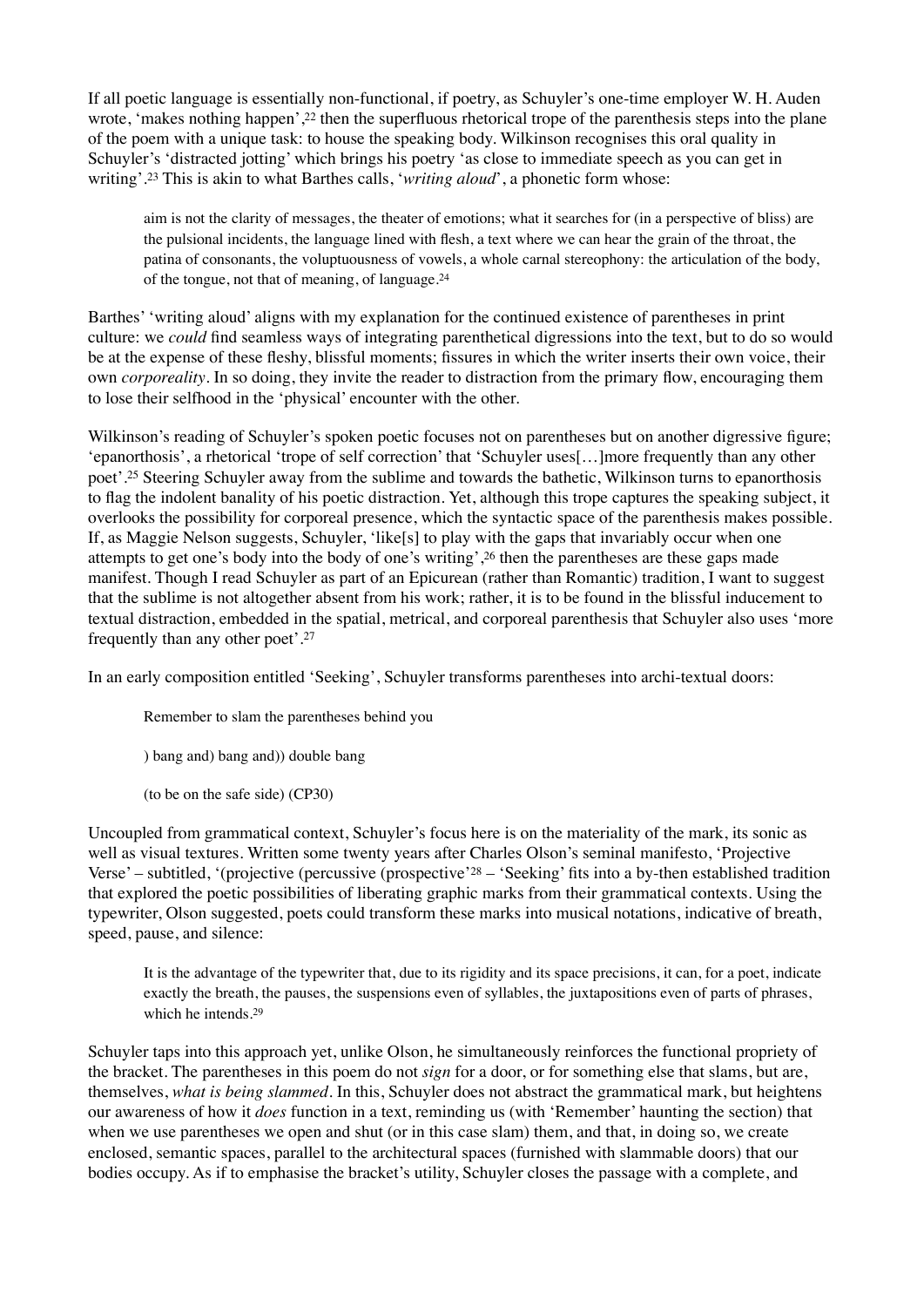properly functioning, parenthesis – '(to be on the safe side)' – though he leaves us to wonder which side of the bracket is a haven and which might threaten peril.

On the whole, this material play is uncharacteristic of Schuyler: his early compositions are the work of a poet finding his voice, at times betraying a tendency towards experimentation that dissipates in the diaristic forms that come to characterise his later style. Nevertheless, this excerpt is indicative of Schuyler's poetic interest in parentheses, demonstrating his desire to both uphold grammatical convention and to break with it; or, at the very least, to push it to the limit of its proper function.

The poem 'I sit down to type', which appears in Schuyler's Pulitzer Prize-winning 1980 collection, *The Morning of the Poem*, captures this doubling. In this poem, parenthetical asides pretend to conventional usage, while, in fact, functioning with strong corporeal and temporal sensibility, creating rifts in the text's surface to derail the reader's attention:

 $[...]$ fact, I am a Presbyterian: but before I was confirmed I'd read *Of Human Bondage* (if that phone rings one more time I am going to castrate it with nail scissors) and became an atheist: imagine it: losing your faith because of a book by one of the most overrated writers of all time. (CP240)

As he talks his reader through his volatile relationship with religion, the speaker is momentarily sidetracked by the ringing of the telephone. It is a moment of levity, generating persona more palpably than the plain facts of Presbyterianism or Somerset Maugham, and it is perhaps a familiar moment, too, in the petty admission of low level irritation, which snaps to create a comical burst of empathy.

What has annoyed the speaker here, specifically, is *distraction*: the ringing phone has pulled his thoughts away from the poem that he composes. Registering his irritation in this intimate aside, the speaker allows the reader to share in his experience: our attention, too, is momentarily dragged from the poem. And yet, it isn't, for this is still a line *in the poem*, even if it is contained in parentheses. What is happening, then, is something strange, not so much to the structure of the poem, but to the *time of reading*. The poem is composed in the present tense, and this is emphasised by the title, which doubles as the first line: '**I sit down to type** // and arise whatever for?'. This is a poem that documents its own process of composition (a bodily process, a choreography of sitting and standing), and, in so doing, must remain forever stuck in *that* present moment,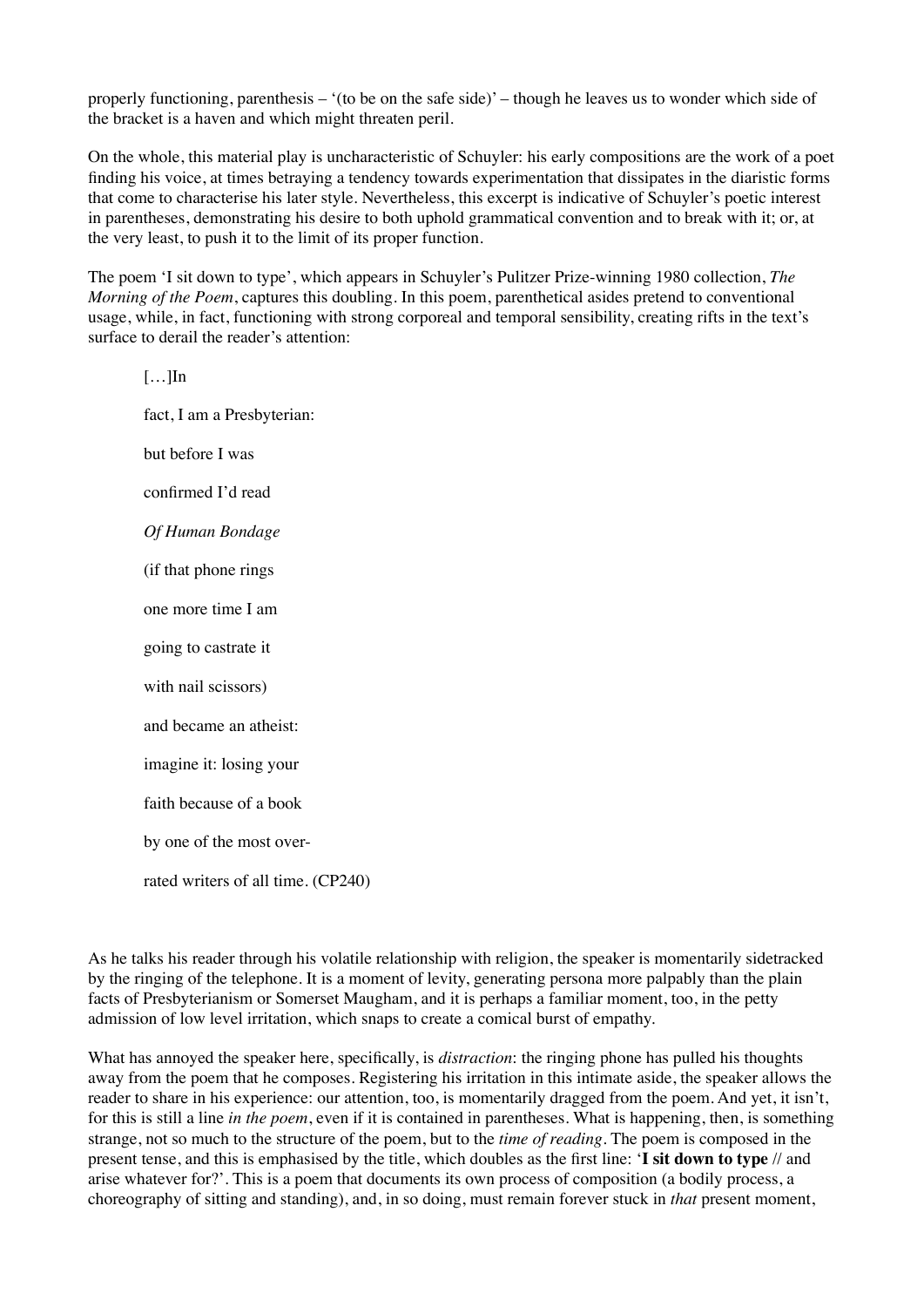<span id="page-5-0"></span>the moment in which it came into existence. This is what Paul K. Saint-Amour has identified as the literary present, which he describes as 'the eternally present immediacy of the textual artefact' where the 'presence of the voice had been given a home outside the ephemerality of the body'. True to Barthes' thesis of *writing* <sup>30</sup> *aloud*, Schuyler's parenthetical digression registers the literary present twice over: first because it houses the speaker's voice 'outside the ephemerality of the body', and then because it 'play[s] with the gaps that invariably occur when one attempts to get one's body into the body of one's writing', registering irritation in explicitly bodily terms: 'I am / going to *castrate* it / with *nail* scissors [my emph.]'.

<span id="page-5-1"></span>Every blissful encounter is haunted by physical threat; the vulnerable body must experience bliss with the tacit acknowledgement of the risk of violence. The same is true of Schuyler's parenthetical coding of the corporeal, where textual bliss is mediated by an image of castration. The intrusion of nail scissors here – the alleged instrument of the comedic castration – acts as a sort of *punctum*, an 'element which rises from the scene[,](#page-13-4) shoots out of it like an arrow, and pierces me',<sup>31</sup> as Barthes writes in *Camera Lucida*. Barthes' notion of the *punctum* is particular to photography: something like an accidental visual detail, the part of the photograph which is not coded by the photographer, but which attaches to the viewer's attention to the point of distraction from the primary or intended focal point. Given its accidental nature, the *punctum* does not happily migrate into the poetic, where images do not appear by chance. The nail scissors in Schuyler's poem are, of course, deliberately placed and coded in intentional ways, and it is no accident that we have fixed our attention to them. Nonetheless, they do provide an intertextual moment with *Camera Lucida*, given that the *punctum* is so often figured through an attention to *fingernails*: 'One of them holds a gun that rests on his thigh (I can see his nails)'; 'many of the men photographed by Nadar have long fingernails'; 'the grace of the *punctum*, is Tzara's hand resting on the doorframe: a large hand whose nails are anything but clean'; 'Warhol[…]offers his hands to read, quite openly; and the *punctum* is not the gesture but the slightly repellent substance of those spatulate nails<sup>'</sup>.<sup>32</sup> Furthermore, the Latin term *punctum* offers itself to Barthes not only because it implies a 'wound' or 'prick', but because it 'also refers to the notion of punctuation'[.33](#page-13-6) Thus, when the nail scissors appear in Schuyler's poem, in the digressional punctuation of the parenthesis, they do become a poetic *punctum*, a 'pointed instrument'<sup>34</sup> capable of imposing 'abrasions['](#page-13-7) on the 'fine surface' of the text. They thus draw the reader's attention away from where it *should* be focused (the confession of faithful lapse) and towards an embarrassingly intimate moment: the trimming of unkempt nails. In four, truncated lines, the speaker has inserted his corporeal presence, alerting us to his body in situ, his nails, and even his genitals, all vulnerably housed in the 'intrusive adjunct' of the grammatically disposable parenthesis. For Barthes, both the *punctum* and *tmesis* are effects produced by the aesthetic object that lie outside of the artist's sphere of intention. Yet, as I am emphasising through Schuyler's work, the parenthesis opens the possibility that a writer *can* induce these moments in their reader, can draw attention to elements that would seem an uninvited distraction in another context.

<span id="page-5-2"></span>In dragging the reader's attention away from the more prosaic flow of the text, the parenthetical digression here also produces what Williams calls 'a temporary amnesia'. The parenthesis, he explains:

<span id="page-5-6"></span><span id="page-5-5"></span><span id="page-5-4"></span><span id="page-5-3"></span>obstructs reading by inducing temporary amnesia in its readers; the inconvenience divides meaningful passages in two, distancing text from context, distancing the immediate past from the present as though both writer and reader stood helpless as this diabolical force wiped their short-term memories clean[.35](#page-13-8)

When Schuyler returns from his castration fantasy, we have lost the thread of the poem's primary flow: 'and became an atheist'. The effect is one of a 'cleaving in the mind', to paraphrase the opening line from Emily Dickinson's 'The Lost Thought', in which 'The thought behind I strove to join / Unto the thought before'.<sup>36</sup> The disorientation in Schuyler's poem demands that we go back to the line before the opening bracket, in order to pick up this 'lost thought' and remember how we arrived at atheism in the first place. But how far back do we need to go? This will depend, of course, on how much attention we were paying in the first place. If we were really listening then simply '*Of Human Bondage*' should jog our short-term memories, but if our minds had been inadvertently following some other track, we may need to follow the sentence all the way back to its beginning. In this way, the parentheses structurally parallel Schuyler's personal journey: how far back, in his own life, does the speaker need to go to reach the root of his atheism? Was it really *Of Human Bondage* that triggered this loss of faith or might it have been tripped by some earlier incident? Of course, there remains another readerly strategy, which is that we don't go back at all because, often, we feel that reading a poem has something to do with rhythm and flow (and maybe, with the speaker, we don't really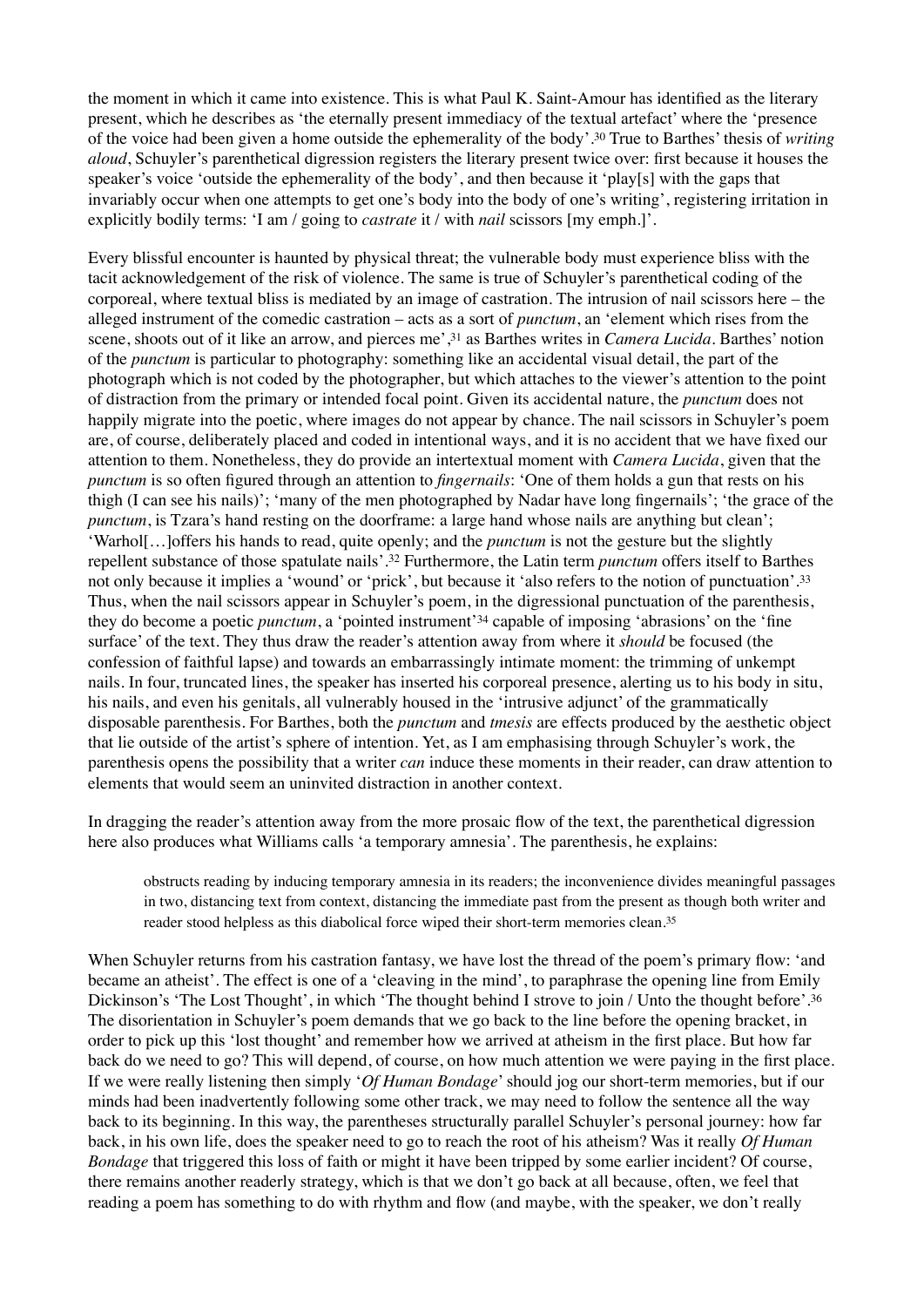want to dwell on childhood and religious lapse, better to plough on in sinful determination). So we keep going, perhaps at the expense of the poem's *narrative*, but in deference to its staccato *rhythm* ('the articulation of the body, of the tongue, not that of meaning, of language'). This moment illuminates the particular character of parentheses in poetic construction. Working both with and against the metrical tide, the parenthetical *punctum* in a poem is shaped by a cross-current between metre, lineation, and punctuation, producing possibilities for free verse rhythm. Performing like a musical notation, the parenthesis is conditioned by this delicate combination, which presses on the texture and opacity of the bracket in ways that are inaccessible to prose. It is this metrical quality, working in tandem with spatial and material characteristics of the parenthesis, that engenders an embodied relationship to attention. In this way, the parenthesis is transposed to a formal device that promotes a gestural, rather than simply sense-gleaning, engagement with the poem. This is akin to what Alford calls '"poetry's double transitivity" – the fact that, in poetry, attention is first given to language, and out of this primary engagement with language a multisensory, multivalent experience of dynamic attention is formed'.[37](#page-13-10)

<span id="page-6-0"></span>Ultimately, it matters little if we went back to the text before the parenthesis in Schuyler's poem or not: whatever pattern the reader assumes, this parenthetical moment has broken the reader's attention, forcing them into awkward confrontation with their own body, in situ in the moment of reading, as well as with the speaker's, forever 'locked in paren'. It's a slap on the wrist from the writer, who wakes up the wandering mind and, in so doing, draws out the parameters for textual tmesis: Schuyler has brought the reader close to bliss (sexual threat in attendance), not simply through distraction, but through a distraction predicated on an attention to the two bodies that give shape to the poem: as Schuyler's friend Frank O'Hara wrote, in his mock-manifesto 'Personism' (a sly satire of Olson's 'Projective Verse'), 'the poem is at last between two persons instead of two pages'.[38](#page-13-11)

<span id="page-6-1"></span>'Dining Out with Doug and Frank', which also appears in *The Morning of the Poem*, contains Schuyler's most sustained use of parentheses: the longest bracketed remark spans thirty-seven lines. The poem is one that poses as a diary entry, the record of an evening out with friends, noting locations and people, dinner-talk and incidental observations, and wrapping up with a series of journal-esque reflections: 'I really like / dining out and last night was especially fine (CP250)'. The parts of the poem that fall outside of parentheses are ostensibly a record of *now* (or, at the very latest, a record of last night, looked at from the morning after), while the bracketed sections contain memories or abstract musings: thoughts, in other words, that run concurrently with the diaristic documentation, that 'working principle' that Douglas Crase (the 'Doug' of the poem, incidentally) identified as 'register[ing] your attention[…]in words, before it could be altered by your expectation of how things should [be]'.

In recognition of this cognitive cleaving, 'Dining Out with Doug and Frank' establishes a complex relationship with its own temporality in the opening line, through the trope of deferral:

Not quite yet. First, around the corner for a visit to the Bella Landauer Collection of printed ephemera: luscious lithos and why did Fairy Soap vanish and Crouch and Fitzgerald survive? Fairy Soap was once a household word! (CP244)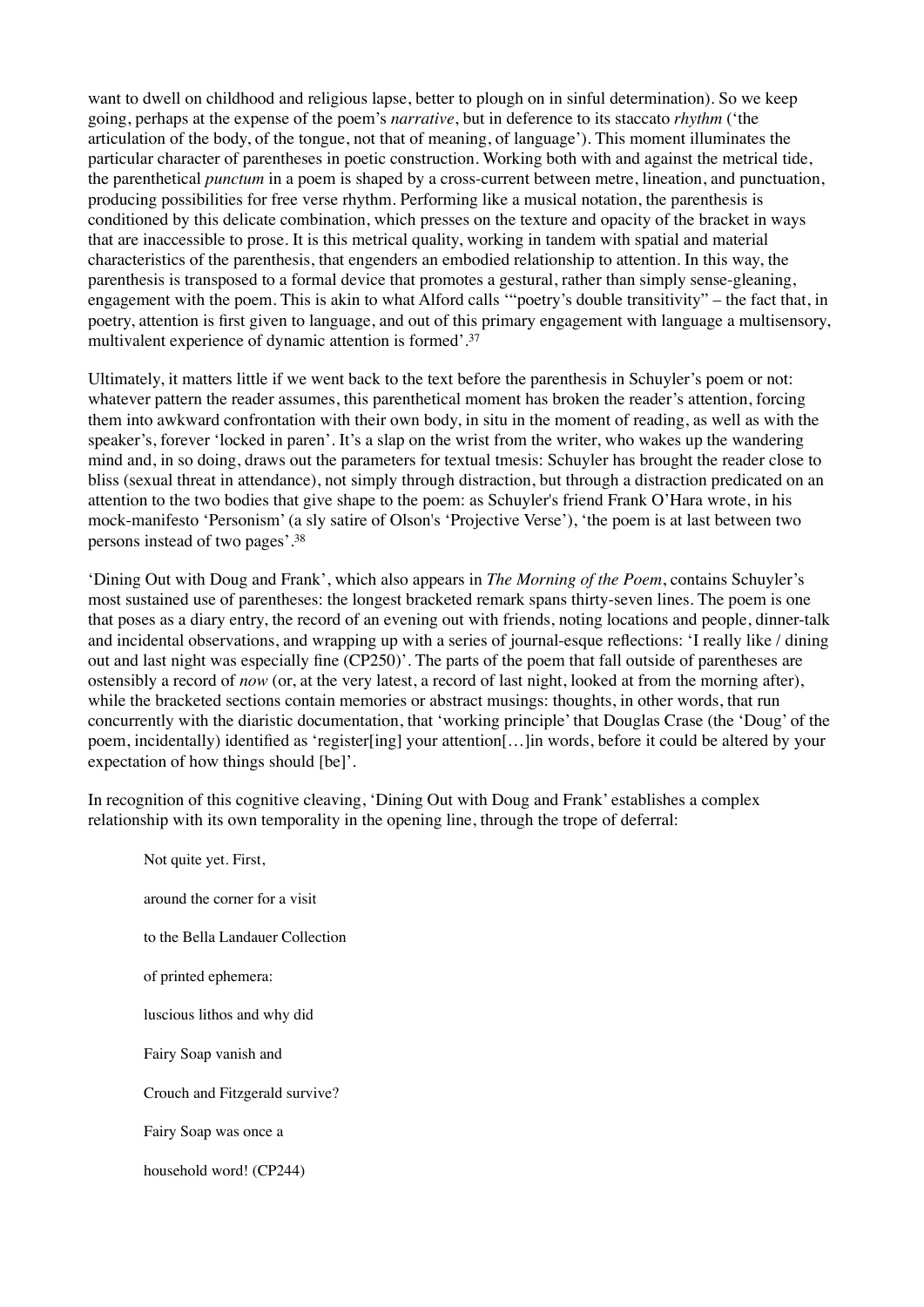Something is being held back, and to stave off whatever it is that's 'not quite yet' Schuyler engages in an O'Harian burlesque of Pop-cultural observation: a perusal of advertising ephemera replete with quippy exclamations. On the surface, Schuyler is deferring the main event – the dinner with Doug and Frank, or so we assume – as part of a narrative strategy, which takes the reader on the speaker's physical route. But, suddenly, the poem shifts to 'Part II' and we find ourselves in the time *after* the dinner, before it has even been served: 'Now its tomorrow, / as usual (CP245)'. The passage from today to tomorrow is a usual one – usual in the sense of both normal and routine – but enjambement signals the strangeness of it being tomorrow *now*: a temporal impossibility, made possible by the poetic strategy of deferral, by the poem's ability to occupy several temporalities at once, pushing backwards and forwards between the present, the past, and some expectation of the future.

Dinner eventually arrives, and, having shifted from the 'not yet' of futurity, back to the 'so I went' of recollection, we realise that it was never the activity of 'Dining Out' that was being deferred:

so I went with Frank (the poet, he makes his dough as a librarian, botanical librarian at Rutgers and as a worker he's a beaver: up at 5:30, home after 7, but over striped bass said he had begun to see the unwisdom of his ways and next week will revert to the seven hour day for which he's paid. Good. Time and energy to write. Poetry takes it out of you, or you have to have a surge to bring to it. Words. So useful and pleasant) to dine at McFeely's at West 23rd and Eleventh Avenue by the West River, which is the right name for the Hudson when it bifurcates from the East River to create Manhattan "an isle of joy." Take my word for it, don't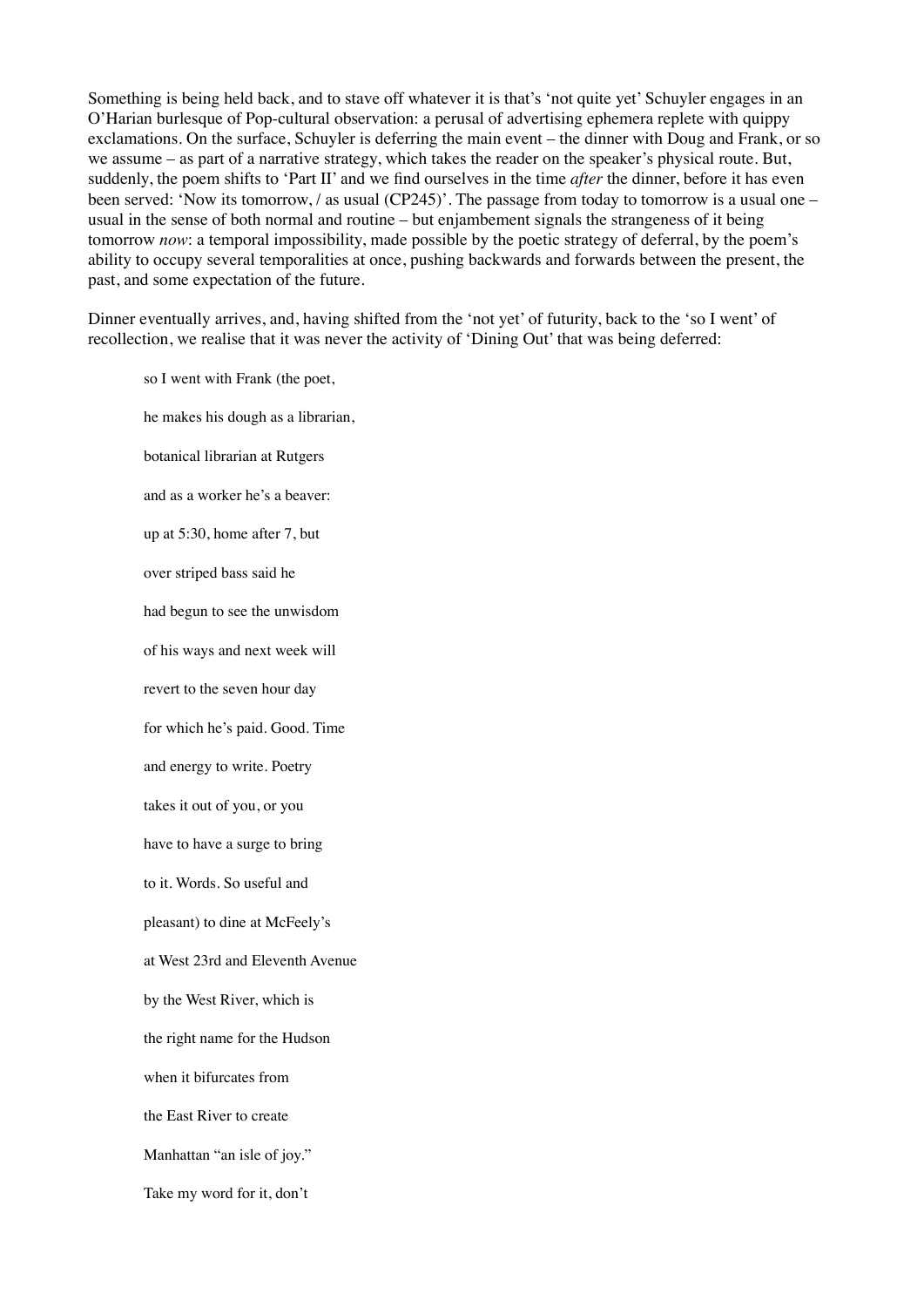(shall I tell you about my friend who effectively threw himself under a train in the Times Square station? No. Too tender to touch. In fact, at the moment I've blocked out his name. No I haven't: Peter Kemeny, gifted and tormented fat man) listen to anyone else. (CP246)

Removing the parentheses, the line contracts to: 'So I went with Frank to dine at McFeely's at West 23rd and Eleventh Avenue by the West River, which is the right name for the Hudson when it bifurcates from the East River to create Manhattan "an isle of joy." Take my word for it, don't listen to anyone else'. According to the style guides, *this* is the important part, the primary flow, the rest is just 'dead text[…]the intrusive adjunct which readers quickly skim over'. Only, we don't skim these sections because, of course, they contain the real substance of the poem: our introduction to the titular Frank, and Schuyler's lapse into something like an ars poetica, 'Poetry / takes it out of you, or you / have to have a surge to bring / to it. Words. So useful and / pleasant'. We don't skim these parenthetical sections, yet Schuyler writes them in the knowledge that, conventionally, readers do. And it is in this knowledge that here, as elsewhere in the poem, Schuyler 'buries' his dead friends, engendering another corporeal engagement with this semantic space, literally transforming the parenthetical lines into what Williams calls 'dead text'.<sup>[39](#page-13-12)</sup> The poem, as Howard Moss has noted, thus becomes a kind of 'burial ground':

<span id="page-8-1"></span><span id="page-8-0"></span>In 'Dining Out with Doug and Frank', parentheses perform their usual grammatical function, but they also bear the burden of a unique task; they become enclosures, safety pockets of memory, each of which is a burial ground. There lies Bill Aalto, and there Peter Kemeny, and there Ally Nichols.[40](#page-13-13)

It is the contemplation of death, then, that the speaker has been staving off since the poem's opening, but which creeps into those moments of parenthetical dislocation. Moss introduces the notion of safety in relation to the brackets – a motif that we have already encountered in Schuyler's adjunct in 'Seeking', '(to be on the safe side)'. In some sense, Moss is right: these brackets do become safe spaces, within which Schuyler can face his fears: his fear of forgetting dead friends, his fear of the death of his memory, and the fear of his own death. Yet, if these death-filled spaces store the 'toxic waste' that Williams identifies, surely it is safer to remain *on the other side*, safer to 'prattle', as Barthes puts it: 'I am offered a text. This text bores me. It mightbe said to prattle'.<sup>[41](#page-13-14)</sup> Boredom has been subverted, our attention now heightened by those tender (but risky) digressional moments, where Olsonian grammar (excessive colons; staccato full stops) behaves like musical notations that slow down our attention, while the lines that 'prattle', minimally punctuated beyond the brackets, can be quickly skimmed.

<span id="page-8-2"></span>The poem thus registers our complex relationship with mortality, by setting up these simultaneous channels of prattle and profundity. It locates our desire to defer contemplation of death, to distract from it, to block it out – 'at the moment I've blocked out his name' – in spite of the inevitability of our attention being dragged back towards it – 'No I haven't: Peter Kemeny'. The speaker's temporary amnesia is paralleled in the amnesia of the parenthesis, whose presence, again, forces us to forget the main flow: these interruptions slice into the reader's attention, troubling their relationship not only to the present – the time of reading – but to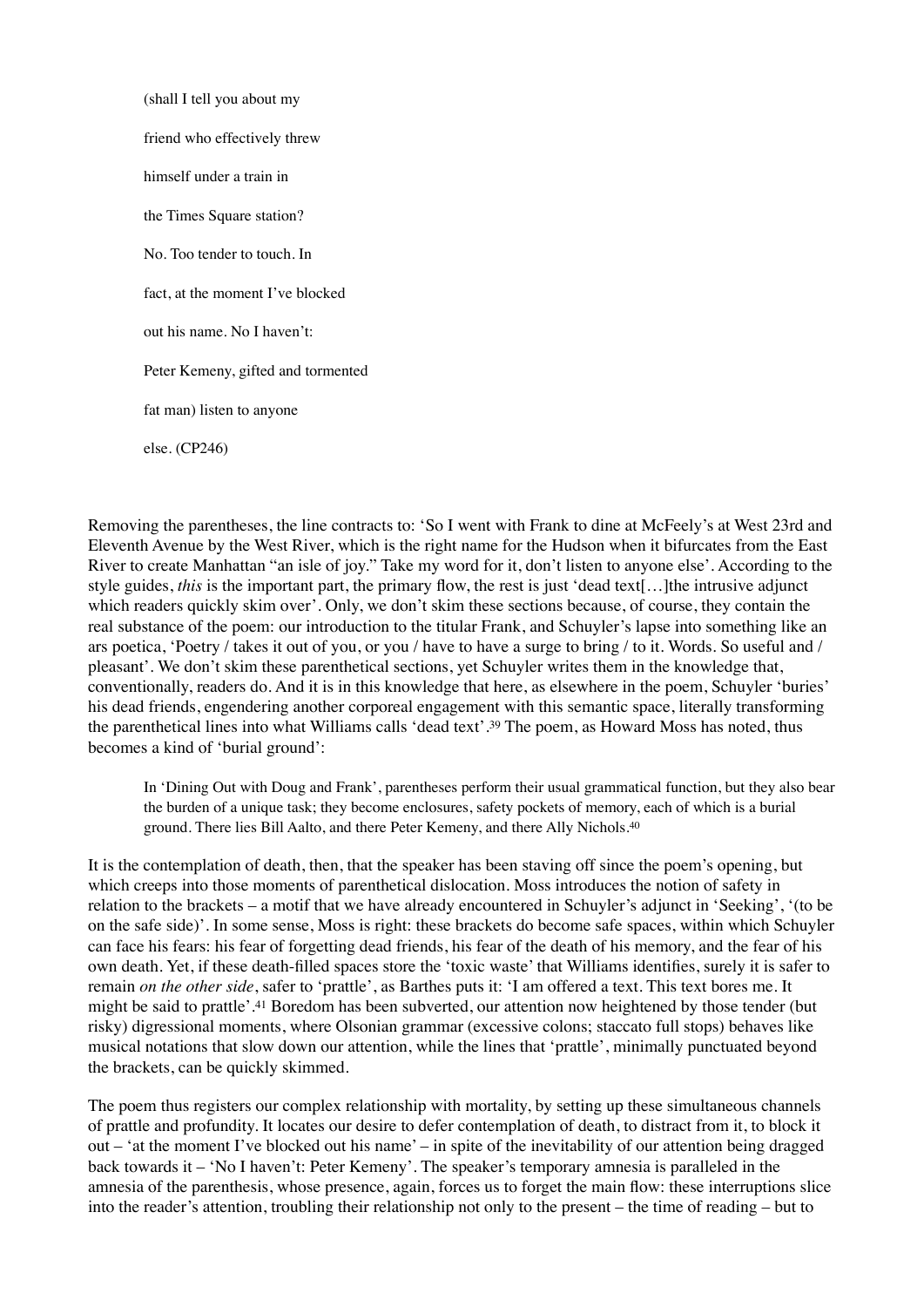memory itself. The poem, with its temporal rifts, reminds the reader of the ease with which one forgets – as Schuyler writes elsewhere, 'I'll / soon forget it: what / is there I have not forgot? / Or one day will forget (CP232)'.

<span id="page-9-0"></span>In negotiating the cognitive dissonance that surrounds the poem as memento mori Schuyler draws attention to 'the proper reader's attitude of listening forward and thinking backward'[,](#page-13-15) <sup>[42](#page-13-15)</sup> as Wilkinson puts it, and, by implication, the bad reader's attitude of thinking ahead and listening backward. Thus, Schuyler's parenthetical approach both fosters and preemptively swerves the kind of loss of attention that often automatically happens in the process of reading long-form poetry. This digressional swerve (a term with its own sexual connotations) thus slips the reader into a moment of blissful corporeal presence, where mortality meets *la petite mort*.

The cohabitation of bliss and death (or physical threat, as in the castration image) complicates the space of the parentheses in Schuyler poetry. Though these are coded as 'moments of queer relational bliss',  $43$  to borrow Jose Esteban Muñoz's description of Schuyler's poetry, the parenthesis also exposes the body's fragility and vulnerability – as well as its own; forever redundant, disposable and dead, according to the logic of the grammarians. In the final section of this essay, I turn from these erotic rhythms of distraction to focus on boredom itself – for if, as Barthes suggests, bliss is only the journey *towards* boredom ('Boredom[…]is bliss seen from the shores of pleasure') then what is waiting for us when we reach the other side? The parentheses in Schuyler's long poems amount to the Lucretian swerve<sup>[44](#page-13-17)</sup> of epic poetry. But, like all erotic divagations, their duration must be short-lived. Thus, I suggest, in heightening a bodily interaction with the poem, the parenthesis equally attenuates verse's corporeal bondage. Emerging from the profundity of the parenthetical musing and back onto the 'safe side' of poetic prattle, boredom thus offers the release that Schuyler seeks out of the bounds of 'paren': 'Must bust loose'.

<span id="page-9-4"></span><span id="page-9-3"></span><span id="page-9-2"></span><span id="page-9-1"></span>To be with the one I love and to think of something else: this is how I have my best ideas, how I best invent what is necessary to my work. Likewise for the text: it produces, in me, the best pleasure if it manages to make itself heard indirectly; if, reading it, I am led to look up often, to listen to something else. I am not necessarily *captivated* by the text of pleasure; it can be an act that is slight, complex, tenuous, almost scatterbrained.<sup>[45](#page-13-18)</sup>

To 'look up', to glance vaguely from the text and around the room: this is the emergence from the blissful intensity of the bracket back into the diaristic prattle of the main flow. Indeed, Barthes' analogy here is one of post-coital passivity: *la petite mort* achieved, there is pleasure in the quietude of this physical presence, our thoughts once more permitted to stray as we read (or lay in our lover's arms).

<span id="page-9-6"></span><span id="page-9-5"></span>Exploring pathologies of boredom, psychoanalyst Adam Phillips writes that 'boredom is actually a precarious process in which the child is, as it were, both waiting for something and looking for something, in which hope is being secretly negotiated; and in this sense boredom is akin to free-floating attention'.<sup>[46](#page-13-19)</sup> In my discussion of the parentheses, I have revealed Schuyler's subversion of the 'intrusive adjunct': these are not the moments that we skim but the moments at which our attention is most alert, swerving from the Epicurean tradition through punctures of the Romantic sublime. Thus, the free-floating attention of boredom is not located in the brackets of these poems but in the main flow of the text. When free-floating attention attaches itself to the poem, then various attentions can spin out in different directions: first we follow the narrative; then, as we are carried along, our attention hooks onto a specific word, to the sound or shape of that word, to some sensuous piece of linguistic material, derailing narrative attention. From there, our minds continue to wander, as if a parenthetical thought were developing at the same moment that we were reading, allowing us to forget the present even as we attend to it, and affix meaning to the past or the future. This is the view of bliss from the shores of the present, a kind of limitless deferral, in which we are both putting off the end of the poem, and, at the same time, anticipating its conclusion. Indeed, thanks to the literary present (heightened in the non-narrative tide of the poem), we might say that we are always, in some sense, waiting for every poem to end.<sup>[47](#page-13-20)</sup> If, as Phillips writes, boredom is 'a capacity for representation as a means of deferral', if 'representation – fantasy – is the medium in which [one] desires and waits',  $48$  the poem must, as I have been arguing, be understood as a chain, in which waiting equals boredom and boredom equals free-floating attention. The poem – and, in particular, the long-form poem – is therefore singularly able to produce a dense network of attentions, all happening at once, 'scatterbrained', as Barthes writes of the pleasurable text.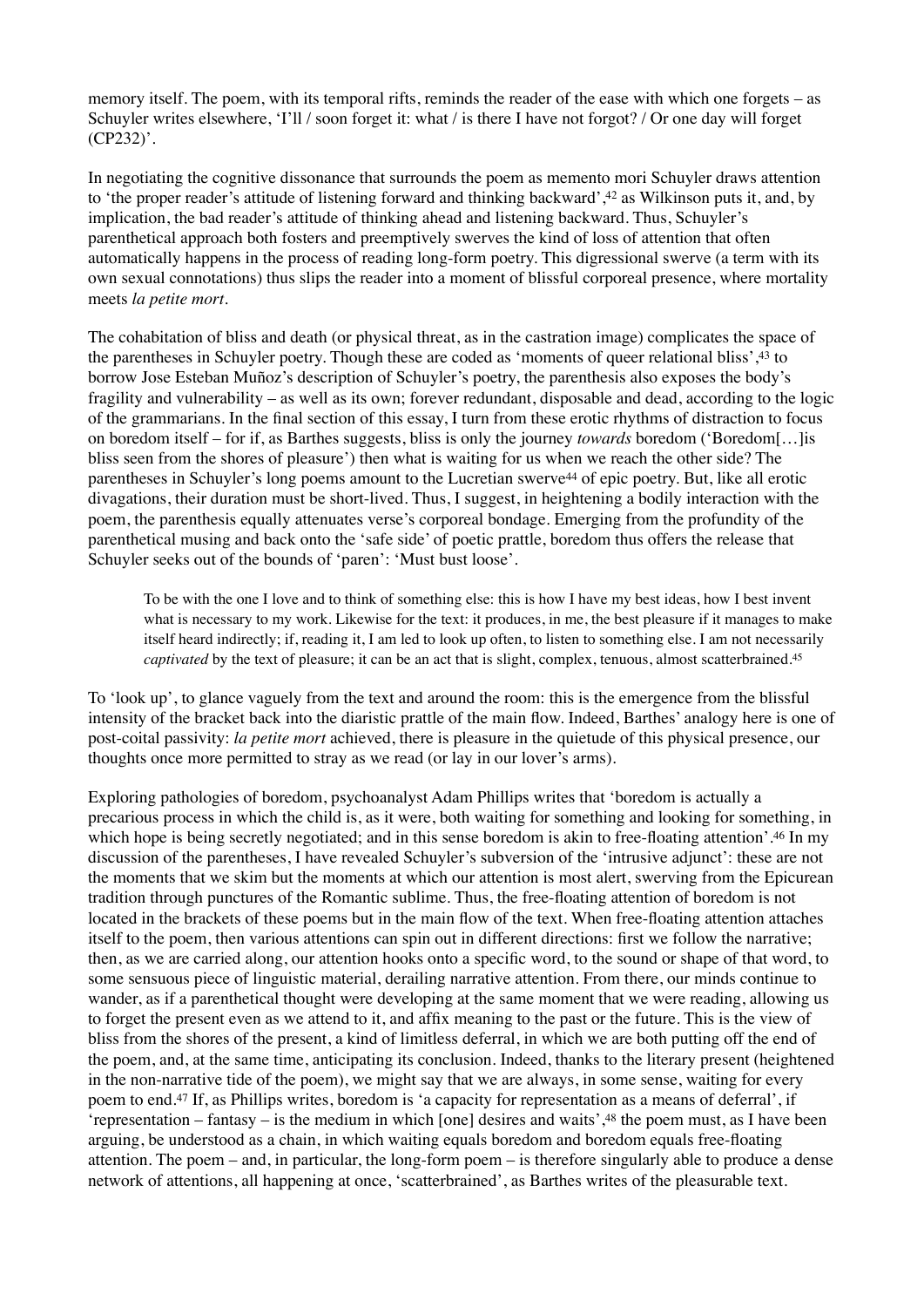Schuyler's own lived experience of linear time might be thought of as 'scatterbrained', forced into a perpetual cycle of losing and finding selfhood through phases of psychological collapse. This, in large part, is why quotidian routine is stamped onto the poet's work: on the one hand, dailiness offered something for Schuyler to hook onto in less stable periods, while the diurnal cycles of days and months and seasons also reflected the cycling of Schuyler's life – a kind of dog-paddling[,](#page-13-22) $49$  back and forth, between periods of mental stability and breakdown.

<span id="page-10-0"></span>'The Payne Witney Poems' documents a period of residence at the titular sanatorium. Most of the poems in the series (which is, itself, parenthetically housed within the larger collection *The Morning of the Poem*) are in the form of a single stanza of truncated lines: a visual analogue for the 'Pale green walls and / a white ceiling (CP254)' that surrounded Schuyler in the hospital. In these compressed spaces Schuyler 'botanizes boredom', as Wilkinson explains, because '[s]uch trivia hold off collapse, as do slight lyrics'.<sup>[50](#page-14-0)</sup> In one poem, after 'pick[ing] up a loaded pen and twiddl[ing] it', and, 'clip[ping] my nails' (another fingernail *punctum*), the speaker registers 'Sitting. Staring. Thinking Blankly (CP257)'. Crucially, these moments of intense boredom are never parenthesised; they exist in the prattle of the main flow. When parentheses do appear in the collection, however, as in the opening poem, 'Trip', they tend to gesture towards the potential suffocation of enclosed space:

<span id="page-10-1"></span>Wigging in, wigging out: when I stop to think the wires in my head cross: kaboom. How many trips by ambulance (five, count them five), claustrated, pill addiction, in and out of mental hospitals, the suicidalness (once I almost made it)  $but - I go on?$ Tell you all of it? I can't. When I think of that, that at only fifty-one I, Jim the Jerk, am still alive and breathing deeply, that I think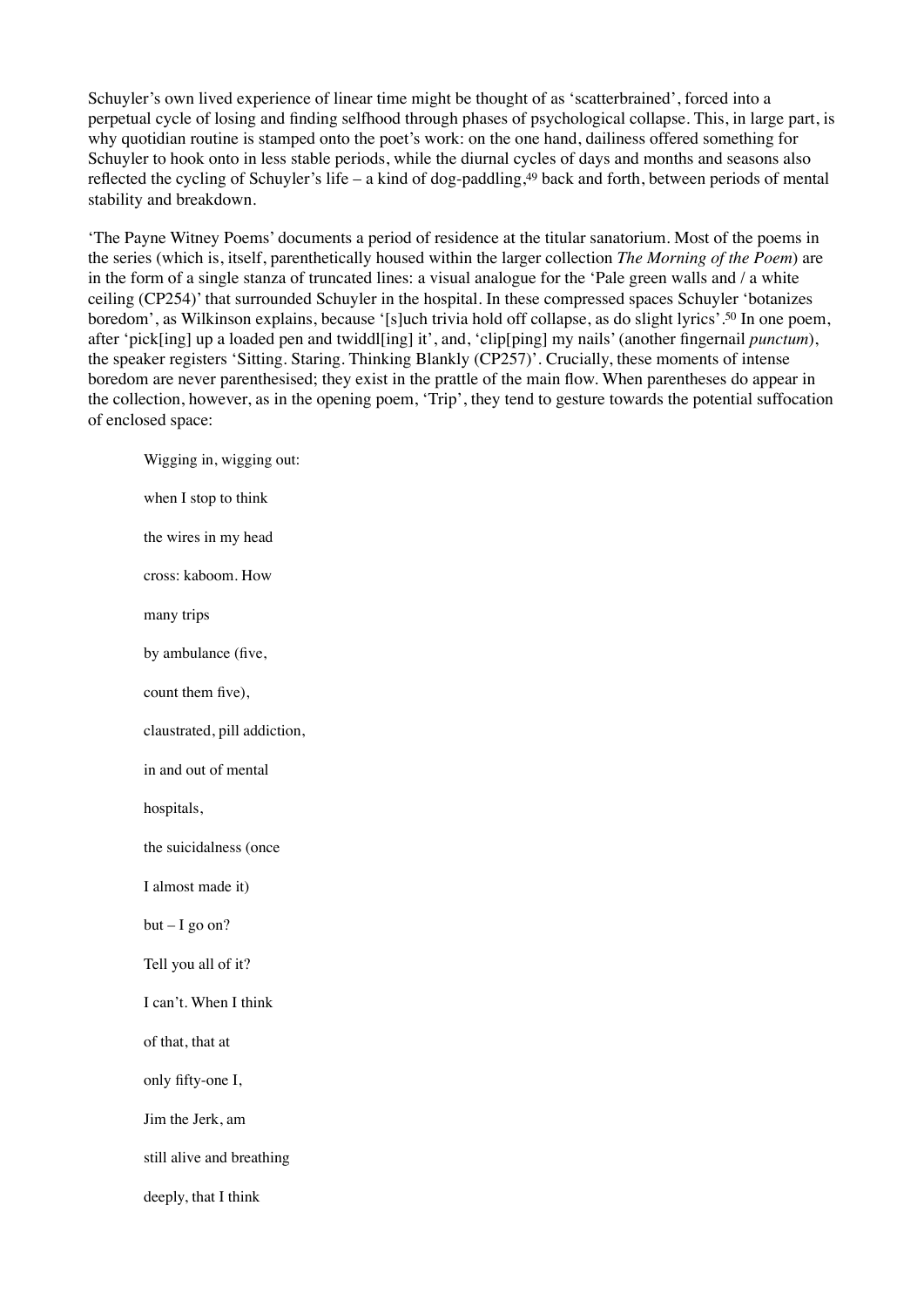is a miracle. (CP252)

Here, the parentheses house Schuyler's neurotic moments ('(five, / count them five)') and his admission of suicidal tendency ('(once / I almost made it)'). Contained within the 'protective' space of the brackets, these less sane moments become stand-ins for Schuyler himself, 'locked' within the walls of the sanatorium from which he 'must bust loose'. But, as Wilkinson points out, the more prosaic moments of botanised boredom, which rest *outside* of the parentheses, rarely signal distress:

severe mental illness is not presented as a crisis, but as a somewhat intensified mode of a constitutional lack of intensity. These poems' simultaneously desultory and precise attention, their recurrent epanorthosis and their both studied and medication-induced indolence, are consistent with the poems of an endless Maine vacation.

The 'Maine vacation' is a reference to Schuyler's extended (and by all accounts happy) eleven year tenancy at his friend Fairfield Porter's home on Great Spruce Head Island. In pointing out this consistency, Wilkinson shows that the boredom of the sanatorium is indistinguishable from what he elsewhere denotes, evocatively, 'the Bored of Biarritz'. Orgasmic or neurotic, the parentheses in Schuyler's poems hold the sublimity of intensity only for intensity's inevitably limited duration; outside, 'on the safe side', boredom is botanised and activities resume their quiet mundanity. Through formal, metrical, and spatial attention to the parentheses, Schuyler produces a textual *punctum*, assigning the reader's attention to intense corporeal presence, before releasing them back into the quotidian, where boredom is recalibrated: the long-form poem is no longer daunting in its scale, but a spacious place in which the reader can roam freely, simply enjoying '[t]he said to be boring things / dreams, weather, a bus trip'.

'Why is this poem so long?' Schuyler asks, at end of 'Dining Out', 'And full of death?CP250)'. Long poems were a trademark of Schuyler's later style: we know this already from his recollection of 'winning an extra few thousand for a long poem in a non-long poem contest'. The work in question was 'The Morning of the Poem' – a sprawling, prose-y piece, spanning over sixty pages, that gave its name to the collection on which I have been focusing. Length, as Schuyler knows, is often a dirty word in lyric poetry: long lines of lyric navel-gazing, and pages and pages of them, *make readers bored* – and Schuyler knows *this* too.

Writing this in 2020, we are relentlessly being told, as Alford highlights:

<span id="page-11-1"></span><span id="page-11-0"></span>to pay attention to twittering petitions and to Kickstarter campaigns, but also to the increasingly abstract flood of Syrian refugees, all while "slowing down" and baking more bread, making more things ourselves, and at the same time moving more of our lives into linked format, hypertext, bit and Bitcoin and sound bite and GIF.<sup>[51](#page-14-1)</sup>

Rarely, however, are we told to read poetry, especially of the long-form variety: 'when so many cultural and material forces drive toward productivity, profile updates, and increased public views' why would we spend our time on a form that is 'fundamentally noninstrumental'?<sup>52</sup>

<span id="page-11-2"></span>To say that one '*spends* their time' is, of course, to parse (but never idly pass) time in the language of economics, in which our valued attention becomes part of a transaction within wider systems of productivity. If I 'spend' my time baking bread, I'll have something tangible to show for it (not to mention something with an exchange value); but if I hand over the loose change of my time to reading a poem, what do I get in return? Poetic language (as distinct from the poetic object, the published book) continues to enjoy a singular existence outside this monetised system and it is for this reason that its survival is pressing. One of the byproducts of neoliberal models of individualism has been to embed narcissistic attitudes at the core of societal values and the poem, hovering outside this structure, reminds us that attention is not something that we deign to lend or to offer up as part of a transaction; rather, the poem *calls us to attention*. The distinction here is slight but profound: poetry cares little whether we 'pay' attention or not because it is, uniquely, a form that repels, not only textually but socially, culturally, politically.<sup>[53](#page-14-3)</sup> This is not to say that poetry is necessarily antisocial or apolitical – far from it. In stepping away from the status quo and into the margins, poems like Schuyler's can open a space that revels in distraction and boredom to create new forms of attention. When we heed this call, when we rhythmically and corporeally engage with the forms of attention to which our attention has been called, we find new ways of looking at, and being in, the world: and 'that I think / is a miracle'.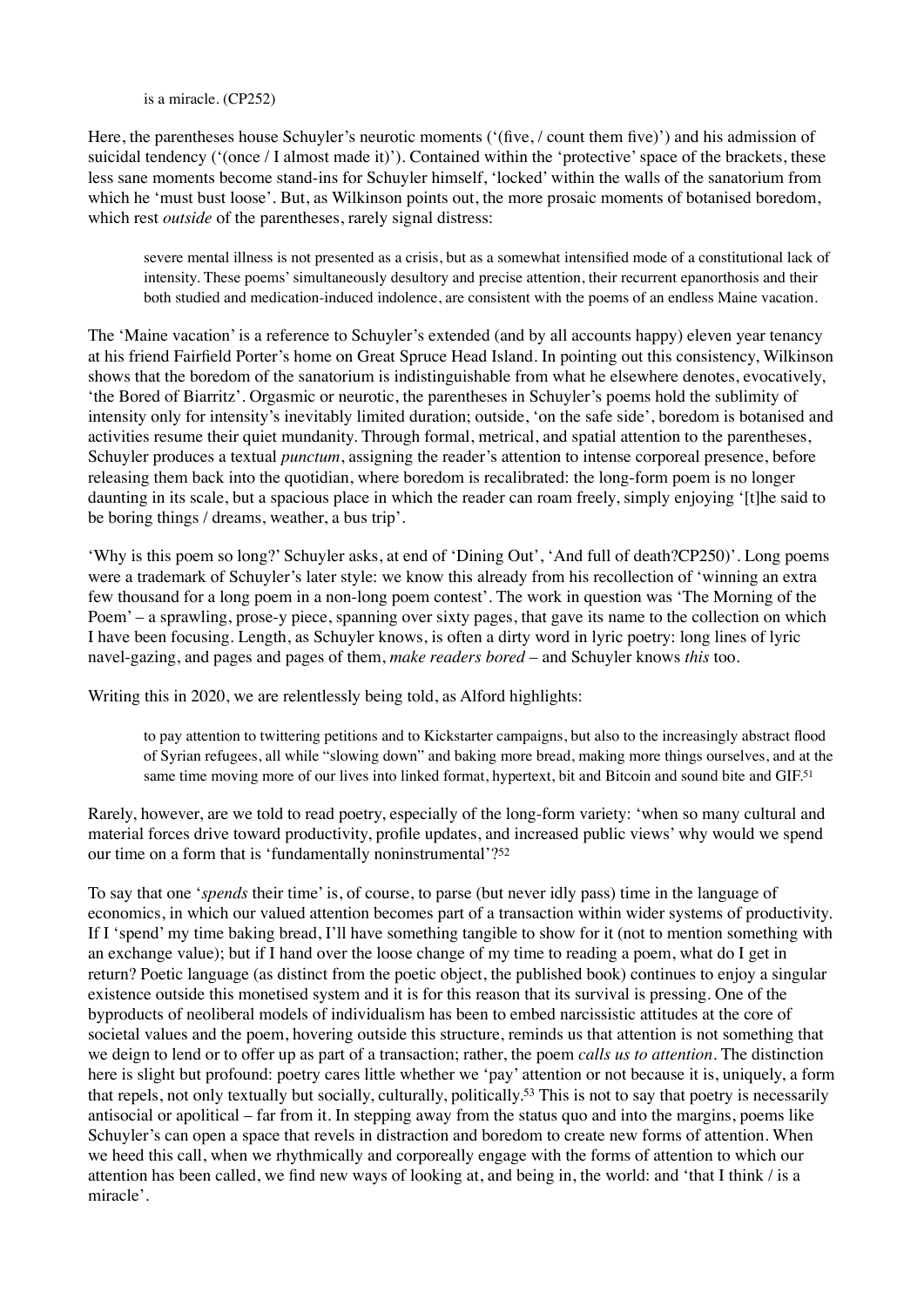## **Notes**

<span id="page-12-0"></span><sup>[1](#page-0-0)</sup> J. Schuyler (ed. N. Kernan), *The Diary of James Schuyler* (Santa Rosa: Black Sparrow Press, 1997), p. 175.

<span id="page-12-1"></span> J. Wilkinson, 'Jim the Jerk: Bathos and Loveliness in the Poetry of James Schuyler', in S. Crangle and P. Nicholls [2](#page-0-1) (eds), *On Bathos: Literature, Art, Music* (London, New York: Bloomsbury Academic, 2012), p. 73.

<span id="page-12-2"></span><sup>[3](#page-1-0)</sup> Ibid.

<span id="page-12-3"></span><sup>[4](#page-1-1)</sup> Ibid., p. 73; 71.

<span id="page-12-4"></span> Don Adams also identifies this Epicurean lineage in: 'James Schuyler's Pastoral Poetics', *Genre*, 39.2 (1 June 2006), [5](#page-1-2) pp. 244–5.

<span id="page-12-5"></span> $6$  Ibid., p. 73.

<span id="page-12-6"></span> J. Schuyler (ed. T. Carey), *Collected Poems* (New York: Farrar, Straus and Giroux, 1998), pp. 60–1. All subsequent [7](#page-1-4) quotations refer to this edition.

<span id="page-12-7"></span><sup>[8](#page-1-5)</sup> D. Crase, 'A Voice Like the Day', in *Poetry* (January 1994), p. 228.

<span id="page-12-8"></span>L. Alford, *Forms of Poetic Attention* (New York: Columbia University Press, 2020), p. 9. [9](#page-1-6)

<span id="page-12-9"></span><sup>[10](#page-1-7)</sup> A. Epstein, *Attention Equals Life: The Pursuit of the Everyday in Contemporary Poetry and Culture* (New York: Oxford University Press, 2016), p. 71.

<span id="page-12-10"></span> $<sup>11</sup>$  $<sup>11</sup>$  $<sup>11</sup>$  Robert Grant Williams has noted that 'unlike other rhetorical figures, the parenthesis is the only one that associates</sup> with its own diacritical mark'. R.G. Williams, 'Reading the Parenthesis', *SubStance*, 22.1 (1993), p. 63.

<span id="page-12-11"></span><sup>[12](#page-1-9)</sup> R. Barthes (trans. R. Howard), *Camera Lucida* (London: Vintage Books, 2000).

<span id="page-12-12"></span><sup>[13](#page-1-10)</sup> Alford, Forms of Poetic Attention, p. 15.

<span id="page-12-13"></span><sup>[14](#page-1-11)</sup> Ibid., p, 20.

<span id="page-12-14"></span><sup>[15](#page-1-12)</sup> Barthes, *The Pleasure of the Text*, p. 25.

<span id="page-12-15"></span><sup>[16](#page-1-13)</sup> Ibid., p. 14.

<span id="page-12-16"></span>Wilkinson, *On Bathos*, p. 86. [17](#page-2-0)

<span id="page-12-17"></span><sup>[18](#page-2-1)</sup> Ibid., p. 11.

<span id="page-12-18"></span>Ibid. [19](#page-2-2)

<span id="page-12-19"></span><sup>[20](#page-2-3)</sup> Williams, 'Reading the Parenthesis', p. 38.

<span id="page-12-20"></span><sup>[21](#page-2-4)</sup> For more on this see: J. Lennard, *But I Digress: The Exploitation of Parentheses in English Printed Verse* (Oxford: Clarendon Press, 1991).

<span id="page-12-21"></span> W.H. Auden, 'In Memory of W. B. Yeats', in J. Fuller (ed.), *W. H. Auden (Poems Selected by John Fuller)* (London: [22](#page-3-0) Faber & Faber, 2005), p. 34.

<span id="page-12-22"></span> $23$  Wilkinson, *On Bathos*, pp. 81–2.

<span id="page-12-23"></span><sup>[24](#page-3-2)</sup> Barthes, *Pleasure*, pp. 66–7.

<span id="page-12-24"></span><sup>[25](#page-3-3)</sup> Ibid., p. 76.

<span id="page-12-25"></span><sup>[26](#page-3-4)</sup> M. Nelson, *Women, the New York School, and Other True Abstractions* (Iowa City: University of Iowa Press, 2007), p. 82.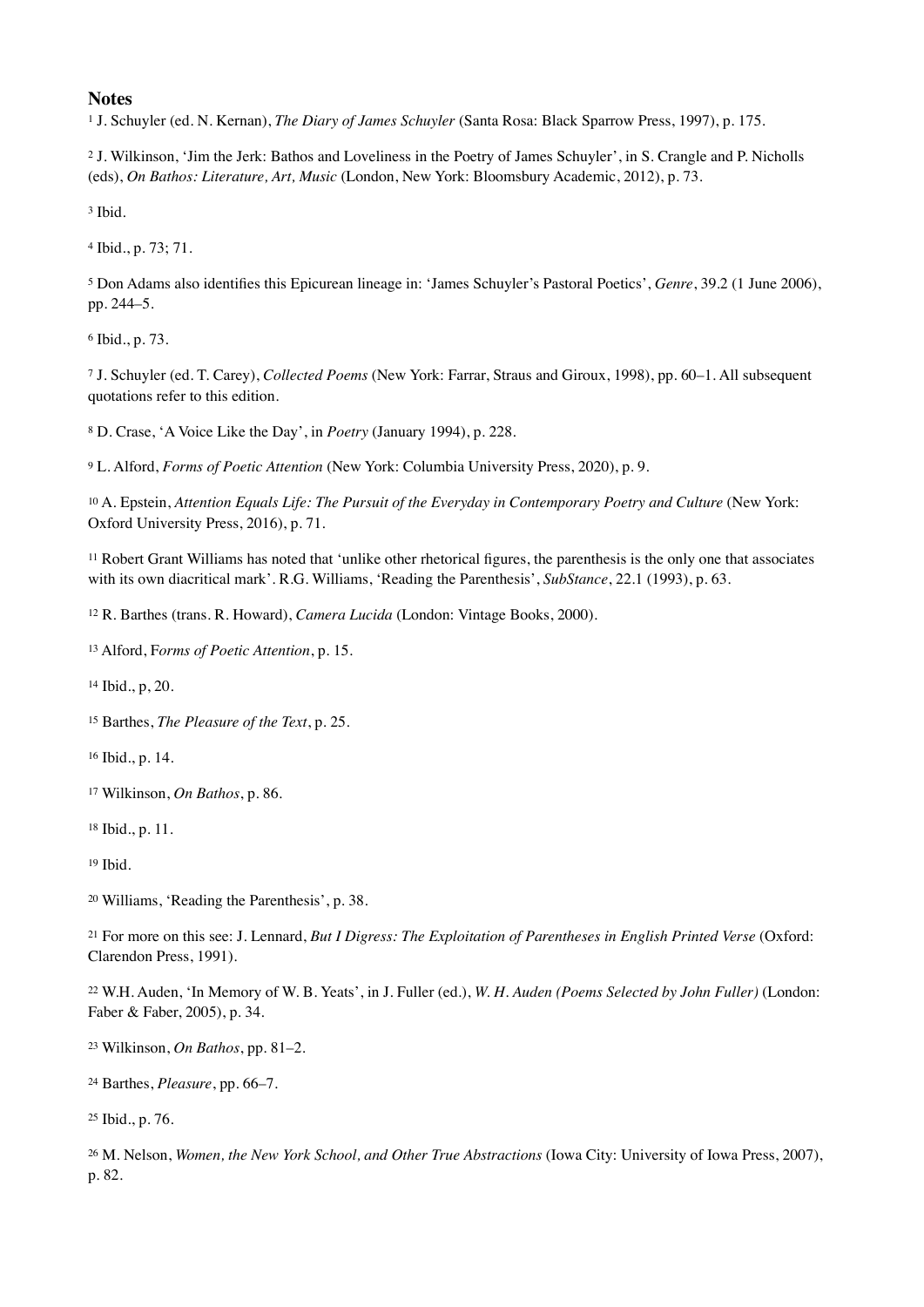<span id="page-13-0"></span><sup>[27](#page-3-5)</sup> Remarkably I have found no sustained scholarly attention to Schuyler's penchant for the parenthetical. It seems odd that critics of Schuyler's work should ignore his idiosyncratic use of parentheses; but, then again, this bracket-blindness does align with the long history of parentheses as 'additional, irrelevant, extraneous, subordinate, or damaging to the clarity of argument'. Lennard, *But I Digress*, p. 242.

<span id="page-13-1"></span><sup>[28](#page-3-6)</sup> C. Olson, 'Projective Verse', in P. Hoover (ed.), Postmodern American Poetry (New York; London: W. W. Norton & Company, 2013), p. 863.

<span id="page-13-2"></span><sup>[29](#page-3-7)</sup> Ibid., p. 868.

<span id="page-13-3"></span><sup>[30](#page-5-0)</sup> P.K. Saint-Amour, 'The Literary Present', *ELH*, 85.2 (Summer 2018), p. 369; 371.

<span id="page-13-4"></span><sup>[31](#page-5-1)</sup> Barthes, *Camera Lucida*, p. 27.

<span id="page-13-5"></span><sup>[32](#page-5-2)</sup> Ibid., p.25; 35; 45.

<span id="page-13-6"></span>[33](#page-5-3) Ibid., p.27.

<span id="page-13-7"></span>[34](#page-5-4) Ibid.

<span id="page-13-8"></span><sup>[35](#page-5-5)</sup> Williams, 'Reading Parenthesis', p. 59.

<span id="page-13-9"></span> E. Dickinson (ed. R. W. Franklin), *The Poems of Emily Dickinson* (Cambridge, MA; London: The Belknap Press of [36](#page-5-6) Harvard University Press, 1999), p. 379.

<span id="page-13-10"></span>Alford, *Forms of Poetic Attention*, p. 14. [37](#page-6-0)

<span id="page-13-11"></span><sup>[38](#page-6-1)</sup> F. O'Hara in (ed. Donald Allen) *The Collected Poems of Frank O'Hara* (Berkeley, CA; London: University of California Press, 1995), p. 499.

<span id="page-13-12"></span><sup>[39](#page-8-0)</sup> This fits into a modernist tradition of placing death in parentheses. In Woolf's *To the Lighthouse*, several of the main characters' deaths are stowed in bracketed asides – '(Mr. Ramsay, stumbling along a passage one dark morning, stretched his arms out, but Mrs. Ramsay having died rather suddenly the night before, his arms, though stretched out, remained empty)' – and, in Nabokov's *Lolita*, the death of Humbert's mother is famously registered as, simply, '(picnic, lightning)'. V. Woolf, *To the Lighthouse* (Oxford: Oxford University Press, 2006), p. 105; V. Nabokov, *Lolita* (London: Penguin Books, 2006), p. 8.

<span id="page-13-13"></span>H. Moss, 'James Schuyler: Whatever Is Moving', *The American Poetry Review*, 10.3 (May/June 1981), p. 15. [40](#page-8-1)

<span id="page-13-14"></span><sup>[41](#page-8-2)</sup> Barthes, *Pleasure*, p. 4.

<span id="page-13-15"></span>Wilkinson, *On Bathos*, p. 81. [42](#page-9-0)

<span id="page-13-16"></span><sup>[43](#page-9-1)</sup> J.E. Muñoz, *Cruising Utopia: The then and There of Queer Futurity* (New York & London: New York University Press, 2009), p. 25.

<span id="page-13-17"></span>For more, see: S. Greenblatt, *The Swerve* (New York & London: W. W. Norton & Company, 2011). [44](#page-9-2)

<span id="page-13-18"></span><sup>[45](#page-9-3)</sup> Barthes, *Pleasure*, pp. 24–5.

<span id="page-13-19"></span>A. Phillips, *On Kissing, Tickling and Being Bored* (London: Faber & Faber, 1993), p. 72. [46](#page-9-4)

<span id="page-13-20"></span> This idea has been discussed, in relation to fiction, in Frank Kermode's *The Sense of an Ending: Studies in the Theory* [47](#page-9-5) *of Fiction* and Peter Brooks' *Reading for the Plot: Design and Intention in Narrative.*

<span id="page-13-21"></span><sup>[48](#page-9-6)</sup> Phillips, *On Kissing*, p. 79.

<span id="page-13-22"></span><sup>[49](#page-10-0)</sup> I borrow the term 'dog-paddling' from Laurent Berlant, who uses it to describe 'precarity', a state that speaks to Schuyler's own, precarious life. L. Berlant, *Cruel Optimism* (Durham and London: Duke University Press, 2011), p. 199.